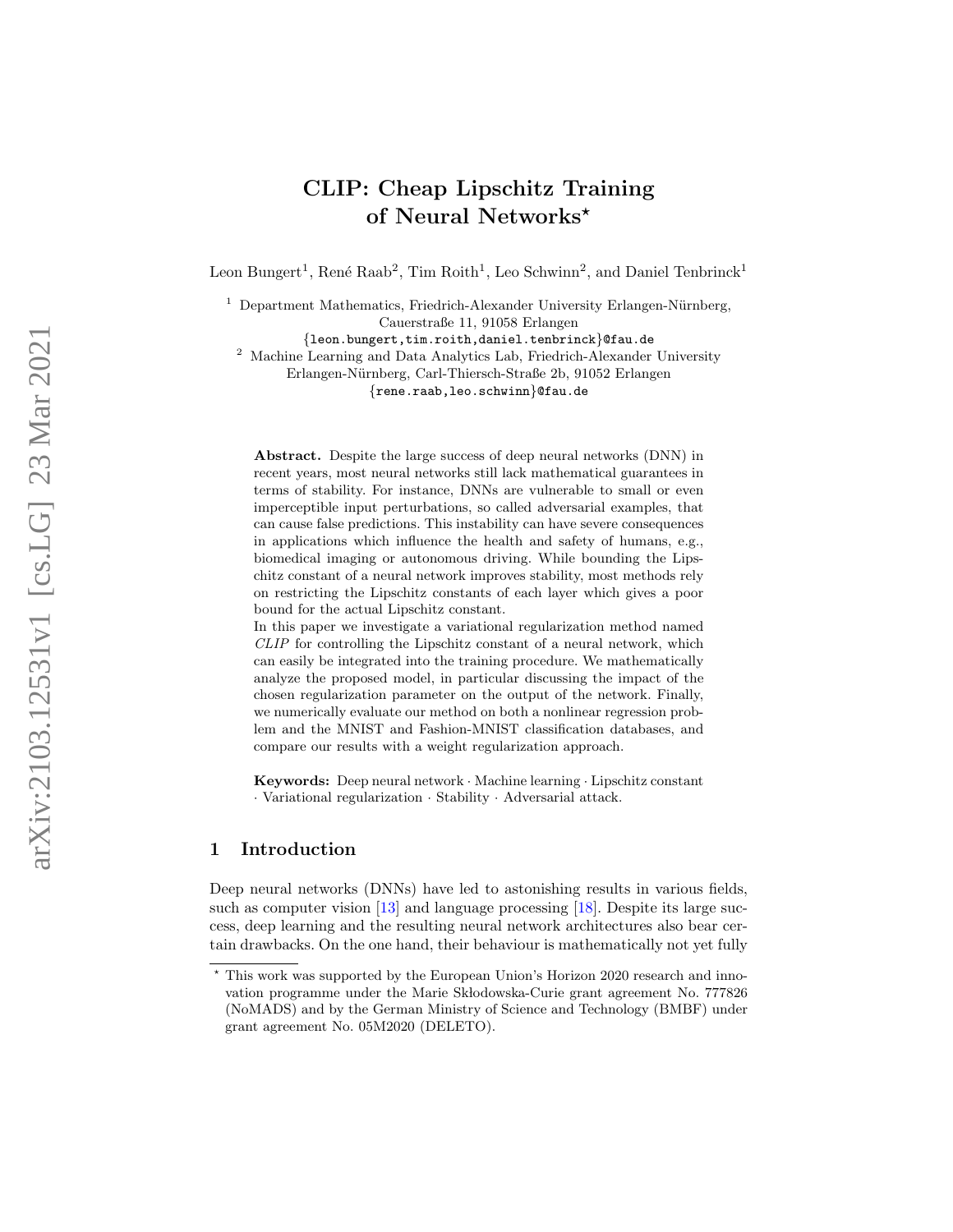understood and there exist not many rigorous analytical results. On the other hand, most trained networks are vulnerable to adversarial attacks [\[9\]](#page-11-2). In image processing, adversarial examples are small, typically imperceptible perturbations to the input that cause misclassifications. In domains like autonomous driving or healthcare this can potentially have fatal consequences. To mitigate these weaknesses, many methods were proposed to make neural networks more robust and reliable. One straight-forward approach is to regularize the norms of the weight matrices  $[10]$ . Another idea is adversarial training  $[16,23,24]$  $[16,23,24]$  $[16,23,24]$  which uses adversarial examples generated from the training data to increase robustness locally around the training samples. In this context, also the Lipschitz constant of neural networks has attracted a lot of attention (e.g., [\[7,](#page-11-7)[8](#page-11-8)[,26,](#page-11-9)[29\]](#page-11-10)) since it constitutes a worst-case bound for their stability, and Lipschitz-regular networks are reported to have superior generalization properties [\[17\]](#page-11-11). In [\[27\]](#page-11-12) Lipschitz regularization around training samples has been related to adversarial training.

Unfortunately, the Lipschitz constant of a neural network is NP-hard to compute [\[22\]](#page-11-13), hence several methods in the literature aim to achieve more stability of neural networks by bounding the Lipschitz constant of each individual layer  $[1,10,12,20]$  $[1,10,12,20]$  $[1,10,12,20]$  $[1,10,12,20]$  or the activation functions  $[3]$ . However, this strategy is a very imprecise approximation to the real Lipschitz constant and hence the trained networks may suffer from inferior expressivity and can even be less robust [\[15\]](#page-11-16). The following example demonstrates a representation of the absolute value function, which clearly has Lipschitz constant 1, using a neural network whose individual layers have larger Lipschitz constants (cf. [\[11\]](#page-11-17) for details).



In this paper we propose a new variational regularization method for training neural networks, while simultaneously controlling their Lipschitz constant. Since the additional computations can easily be embedded in the standard training process and are fully parallelizable, we name our method Cheap Lipschitz Training of Neural Networks (CLIP). Instead of bounding the Lipschitz constant of each layer individually as in prior approaches, we aim to minimize the global Lipschitz constant of the neural network via an additional regularization term.

The main contributions of this paper are as follows. First, we motivate and introduce the proposed variational regularization method for Lipschitz training of neural networks, which leads to a min-max problem. For optimizing the proposed model we formulate a stochastic gradient descent-ascent method, the CLIP algorithm. Subsequently, we perform mathematical analysis of the proposed variational regularization method by discussing existence of solutions. Here we use techniques, developed for the analysis of variational regularization methods of inverse problems [\[4,](#page-10-2)[6\]](#page-10-3). We analyse the two limit cases, namely the regularization parameter tending to zero and infinity, where we prove convergence to a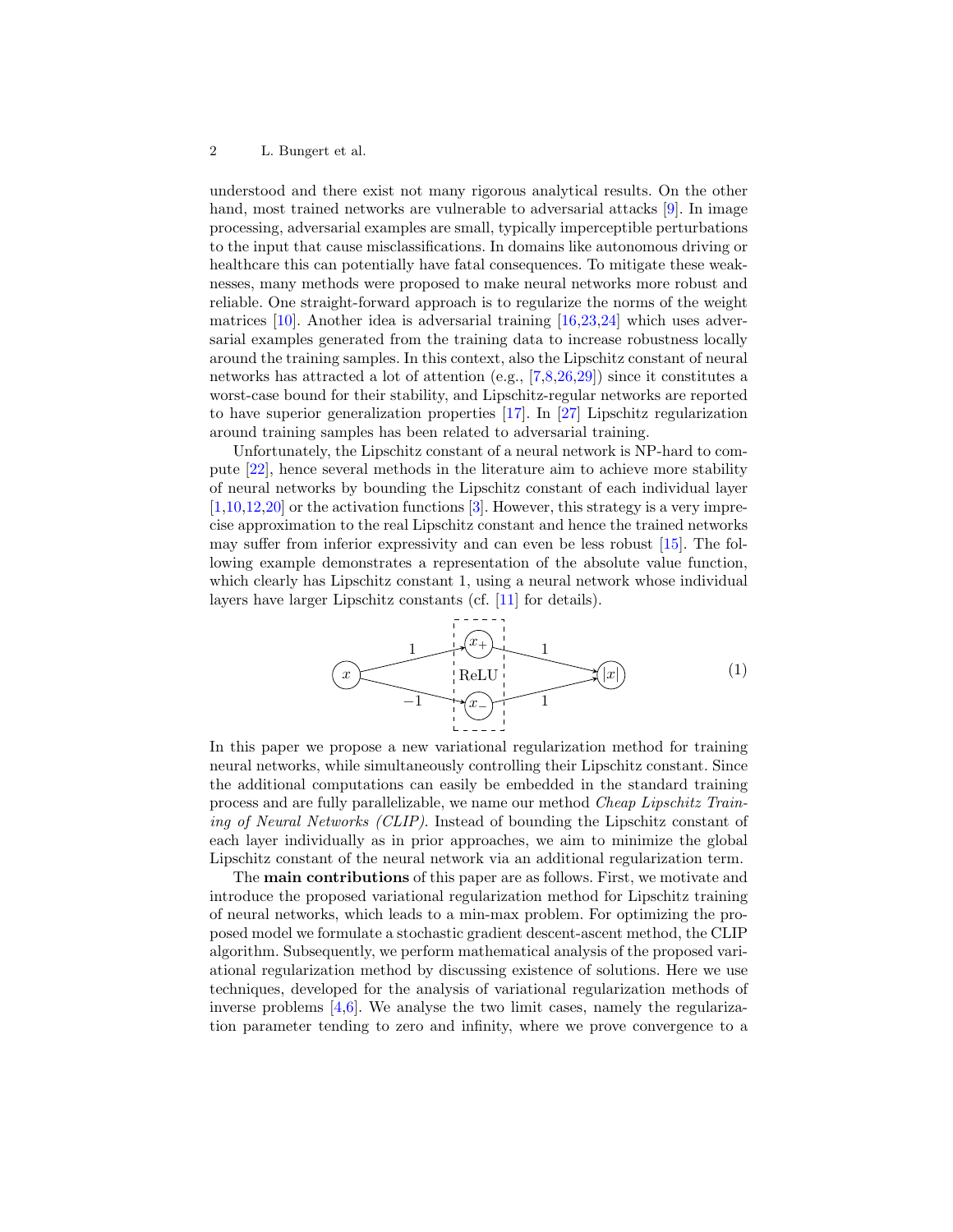Lipschitz minimal fit of the data and a generalized barycenter, respectively. Finally, we evaluate the proposed approach by performing numerical experiments on a regression example and the MNIST and Fashion-MNIST classification databases [\[14,](#page-11-18)[28\]](#page-11-19). We show that the introduced variational regularization term leads to improved stability compared to networks without additional regularization or with layerwise Lipschitz regularization. For this we investigate the impact of noise and adversarial attacks on the trained neural networks.

# 2 Model and Algorithms

Given a finite training set  $\mathcal{T} \subset \mathcal{X} \times \mathcal{Y}$ , where X and Y denote the input and output space, we propose to determine parameters  $\theta \in \Theta$  of a neural network  $f_{\theta}$ :  $\mathcal{X} \rightarrow \mathcal{Y}$  by solving the empirical risk minimization problem with an additional Lipschitz regularization term

$$
\theta_{\lambda} \in \underset{\theta \in \Theta}{\arg \min} \frac{1}{|\mathcal{T}|} \sum_{(x,y) \in \mathcal{T}} \ell(f_{\theta}(x), y) + \lambda \operatorname{Lip}(f_{\theta}). \tag{2}
$$

Here,  $\ell : \mathcal{Y} \times \mathcal{Y} \to \mathbb{R}$  is a loss function,  $\lambda > 0$  is a regularization parameter and the Lipschitz constant of the network  $f_{\theta}: \mathcal{X} \to \mathcal{Y}$  is defined as

<span id="page-2-0"></span>
$$
\text{Lip}(f_{\theta}) := \sup_{x, x' \in \mathcal{X}} \frac{\|f_{\theta}(x) - f_{\theta}(x')\|}{\|x - x'\|}.
$$
 (3)

The norms involved in this definition can be chosen freely, however, for our CLIP algorithm we assume differentiability. The fundamental difference of the proposed model [\(2\)](#page-2-0) compared to existing approaches in the literature [\[1,](#page-10-0)[10,](#page-11-3)[12,](#page-11-14)[20\]](#page-11-15) is that we use the actual Lipschitz constant [\(3\)](#page-2-1) as regularizer and do not rely on the layer-based upper bound

<span id="page-2-3"></span><span id="page-2-2"></span><span id="page-2-1"></span>
$$
\operatorname{Lip}(f_{\theta}) \leq \prod_{l=1}^{L} \operatorname{Lip}(\varPhi_{l}) \tag{4}
$$

for neural networks of the form  $f_{\theta} = \Phi_L \circ \dots \Phi_1$ . By plugging [\(3\)](#page-2-1) into [\(2\)](#page-2-0) this becomes a min-max problem, which we solve numerically by using a modification of the stochastic batch gradient descent algorithm with momentum  $SGDM_{n,\gamma}$ with learning rate  $\eta > 0$  and momentum  $\gamma \geq 0$ , see, e.g. [\[21\]](#page-11-20).

Since evaluating the Lipschitz constant of a neural network is NP-hard [\[22\]](#page-11-13), we approximate it on a finite subset  $\mathcal{X}_{\text{Lip}} \subset \mathcal{X} \times \mathcal{X}$  by setting

$$
\text{Lip}(f_{\theta}, \mathcal{X}_{\text{Lip}}) := \max_{(x, x') \in \mathcal{X}_{\text{Lip}}} \frac{\|f_{\theta}(x) - f_{\theta}(x')\|}{\|x - x'\|}.
$$
 (5)

To make sure that the tuples in  $\mathcal{X}_{\text{Lip}}$  correspond to points with a high Lipschitz constant during the whole training process, we update  $\mathcal{X}_{\text{Lip}}$  using gradient ascent of the difference quotient in [\(5\)](#page-2-2) with adaptive step size, see Algorithm [1.](#page-3-0) We call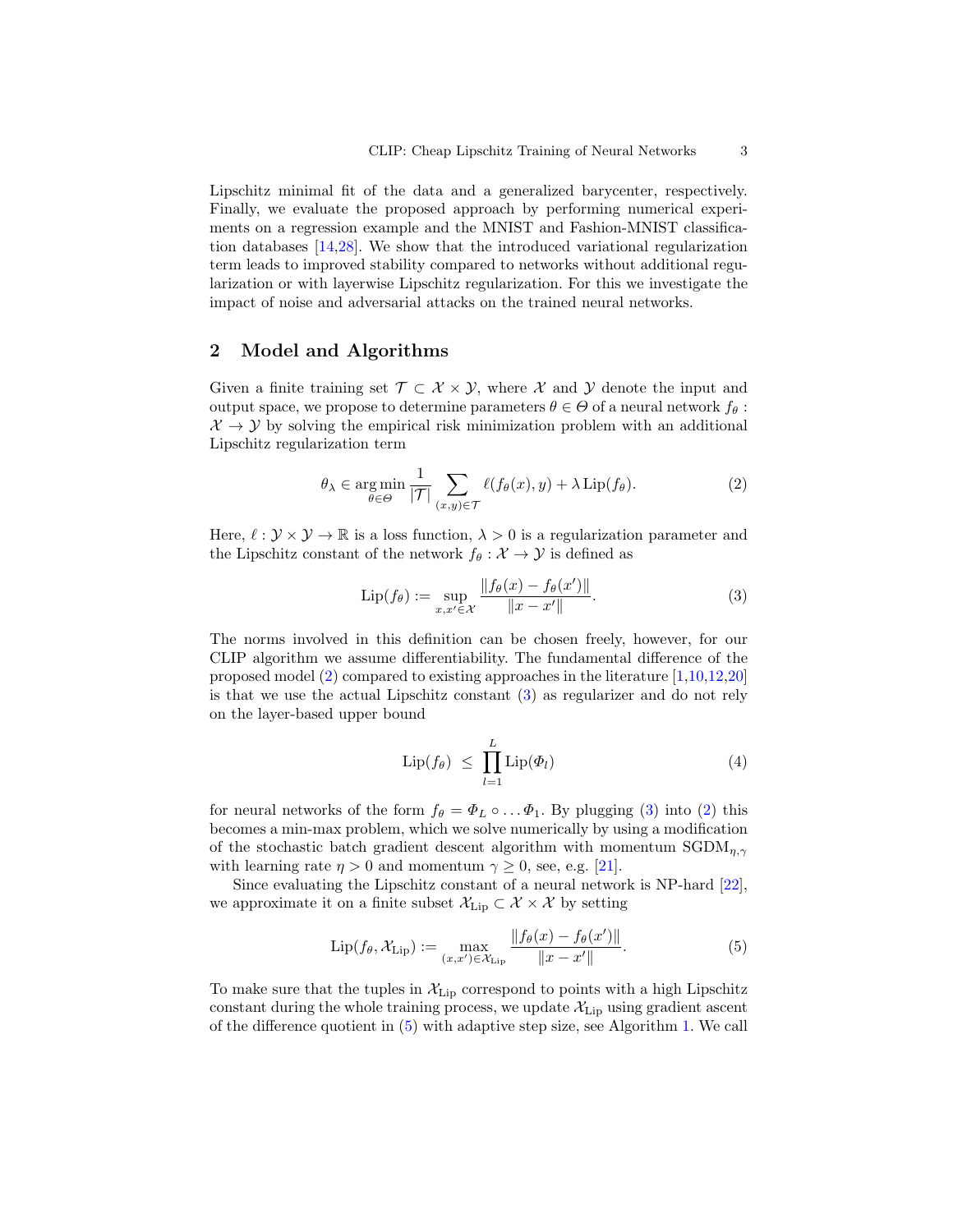**Algorithm 1:** AdversarialUpdate<sub> $\tau$ </sub> (with step size  $\tau > 0$ )  $L(x, x') := ||f_{\theta}(x) - f_{\theta}(x')|| / ||x - x'||, \quad x, x' \in \mathcal{X}$ for  $(x, x') \in \mathcal{X}^{\perp}_{\text{Lip}}$  do  $x \leftarrow x + \tau L(x, x') \nabla_x L(x, x')$  $x' \leftarrow x' + \tau L(x, x') \nabla_{x'} L(x, x')$ 

<span id="page-3-0"></span>Algorithm 2: CLIP (Cheap Lipschitz Training)

for epoch  $e = 1$  to E do for  $\mathit{minibatch}$   $B \subset \mathcal{T}$ do  $\mathcal{X}_{\text{Lip}} \leftarrow \text{AdversarialUpdate}_{\tau}(\mathcal{X}_{\text{Lip}})$  $\theta \leftarrow \text{SGDM}_{\eta, \gamma} \left( \frac{1}{|B|} \sum_{(x, y) \in B} \ell(f_{\theta}(x), y) + \lambda \text{ Lip}(f_{\theta}, \mathcal{X}_{\text{Lip}}) \right)$ if  $\mathcal{A}(f_\theta;\mathcal{T}) > \alpha$  then  $\lambda \leftarrow \lambda + d\lambda$ else  $\lambda \leftarrow \lambda - d\lambda$ 

<span id="page-3-2"></span>this *adversarial update*, since the tuples in  $\mathcal{X}_{\text{Lip}}$  approach points which have a small distance to each other while still getting classified differently by the network.

To illustrate the effect of adversarial updates, Figure [1](#page-3-1) depicts a pair of images from the Fashion-MNIST database before and after applying Algorithm [1,](#page-3-0) using a neural network trained with CLIP (see Section [4.2](#page-8-0) for details). The second pair realizes a large Lipschitz constant and hence lies close to the decision boundary of the neural network.

<span id="page-3-1"></span>

Fig. 1: Effect of Algorithm [1.](#page-3-0) The initial tuple gets classified correctly with high confidence  $(>90\%)$ . After adversarial updates the pair gets misclassified as the respective other class with low confidence  $(< 30\%$ ).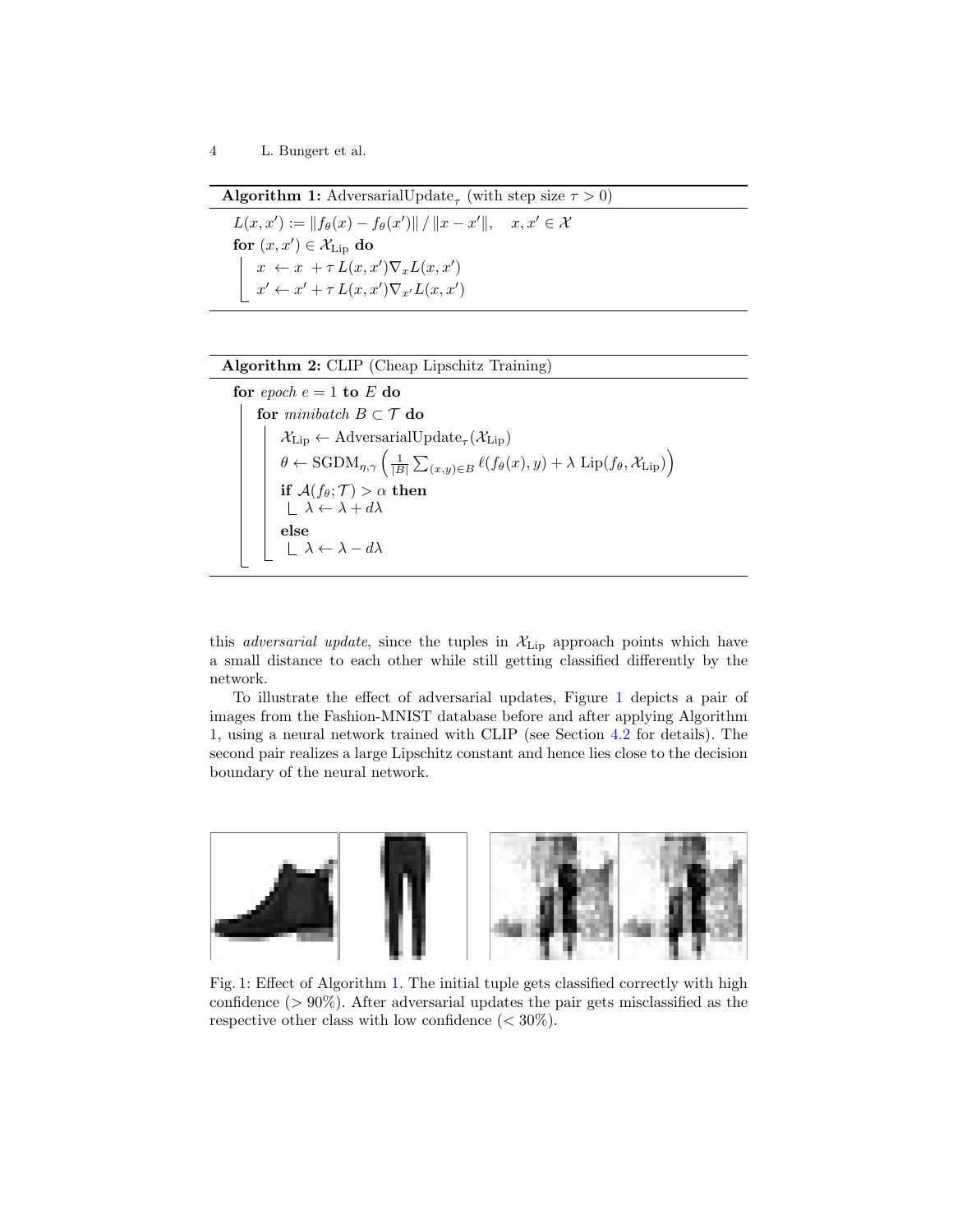The regularization parameter  $\lambda$  in [\(2\)](#page-2-0) is chosen by a discrepancy principle from inverse problems [\[2,](#page-10-4)[5\]](#page-10-5): We compare an accuracy measure  $\mathcal{A}(f_\theta; \mathcal{T})$  for the neural network  $f_{\theta}$ , evaluated on the training data, to a target accuracy  $\alpha$ . Combining the adversarial update from Algorithm [1](#page-3-0) with stochastic gradient descent with momentum, we propose the CLIP algorithm, which is given in Algorithm [2.](#page-3-2) Similarly to [\[24\]](#page-11-6) one can reuse computations of the backward pass in the gradient step of the Lipschitz regularizer with respect to  $\theta$  in Algorithm [2](#page-3-2) to compute the gradient with respect to the input x, needed in Algorithm [1,](#page-3-0) which indeed makes CLIP a 'cheap' extension to conventional training. We would like to emphasize that the set  $\mathcal{X}_{\text{Lip}}$ , on which we approximate the Lipschitz constant of the neural network, is not fixed but is updated in an optimal way in every minibatch. Hence, it plays the role of an adaptive 'training set' for the Lipschitz constant. Future analysis will investigate the approximation quality of this approach in the framework of stochastic gradient descent methods.

## 3 Analysis

In this section we prove analytical results on the model  $(2)$ , which are inspired by analogous statements for variational regularization methods for inverse problems (see, e.g., [\[4](#page-10-2)[,6\]](#page-10-3)). While the CLIP Algorithm [1](#page-3-0) is stochastic in nature, our analysis focuses on the deterministic model [\(2\)](#page-2-0), whose solutions are approximated by CLIP. For our results we have to pose some mild assumptions on the loss function  $\ell$  and the neural network  $f_{\theta}$  which are fulfilled for most loss functions and network architectures, such as mean squared error or cross entropy loss and architectures like feed-forward, convolutional, or residual networks with continuous activation functions. Furthermore, we assume that  $\mathcal{X}, \mathcal{Y}$ , and  $\Theta$  are finite-dimensional spaces, which is the case in most applications and lets us state our theory more compactly than using Banach space topologies.

<span id="page-4-1"></span>**Assumption 1.** We assume that the loss function  $\ell : \mathcal{Y} \times \mathcal{Y} \to \mathbb{R} \cup {\infty}$  satisfies:

- (a)  $\ell(y, y') \geq 0$  for all  $y, y' \in \mathcal{Y}$ ,
- (b)  $y \mapsto \ell(y, y')$  is lower semi-continuous for all  $y' \in \mathcal{Y}$ .

<span id="page-4-0"></span>**Assumption 2.** We assume that the map  $\theta \mapsto f_{\theta}(x)$  is continuous for all  $x \in \mathcal{X}$ .

<span id="page-4-2"></span>**Assumption 3.** We assume that there exists  $\theta \in \Theta$  such that

<span id="page-4-3"></span>
$$
\frac{1}{|\mathcal{T}|} \sum_{(x,y) \in \mathcal{T}} \ell(f_{\theta}(x), y) + \lambda \operatorname{Lip}(f_{\theta}) < \infty.
$$

We will also need the following lemma, which states that the Lipschitz constant of  $f_{\theta}$  is lower semi-continuous with respect to the parameters  $\theta$ .

**Lemma 1.** Under Assumption [2](#page-4-0) the functional  $\theta \mapsto \text{Lip}(f_{\theta})$  is lower semicontinuous.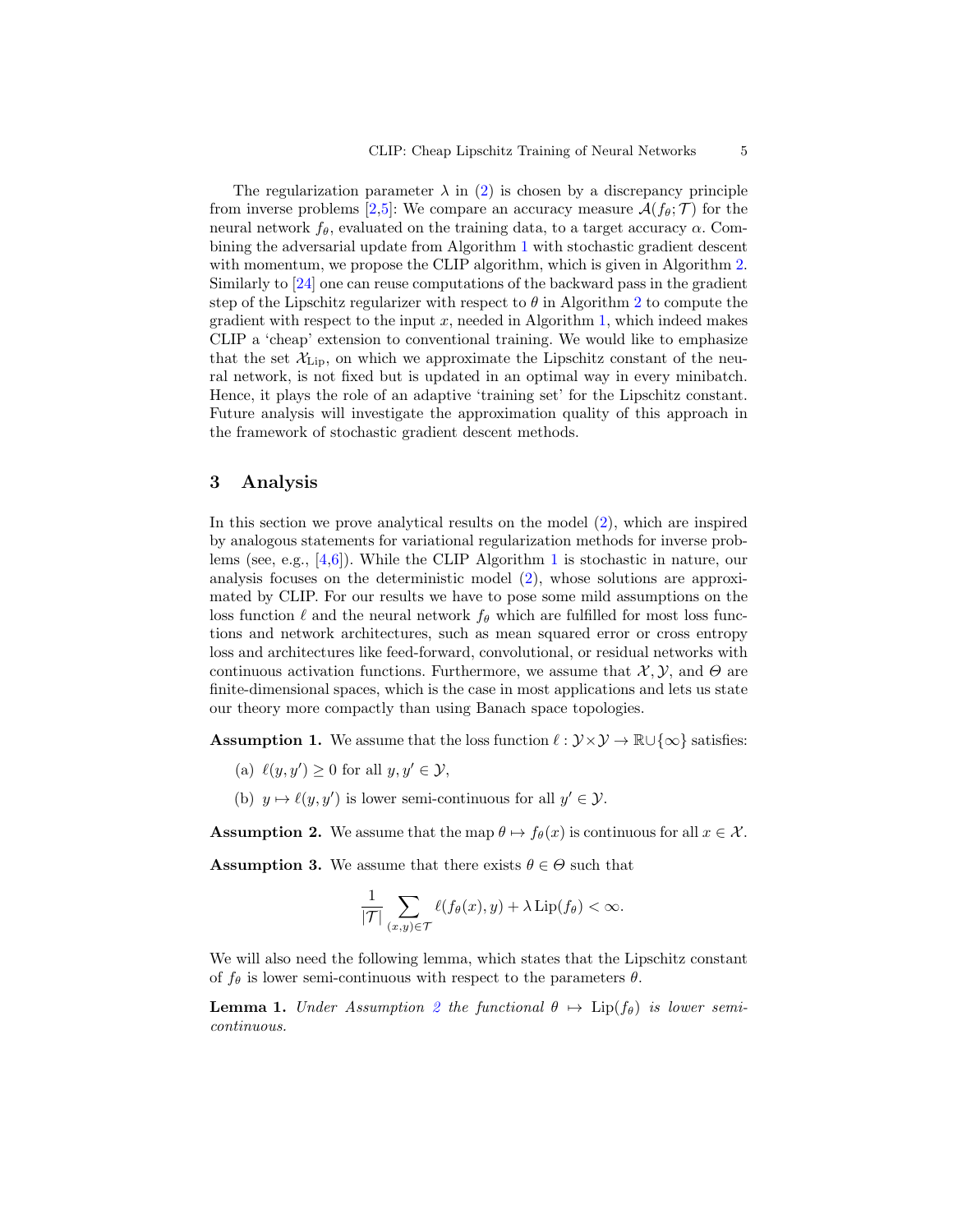*Proof.* Let  $(\theta_i)_{i\in\mathbb{N}}\subset\Theta$  converge to  $\theta\in\Theta$ . Using the continuity of  $\theta\mapsto f_{\theta}(x)$ and the lower semi-continuity of the norm  $\lVert \cdot \rVert$ , one can compute

$$
\text{Lip}(f_{\theta}) = \sup_{x,x' \in \mathcal{X}} \frac{\|f_{\theta}(x) - f_{\theta}(x')\|}{\|x - x'\|} \leq \sup_{x,x' \in \mathcal{X}} \liminf_{i \to \infty} \frac{\|f_{\theta_i}(x) - f_{\theta_i}(x')\|}{\|x - x'\|}
$$
\n
$$
\leq \liminf_{i \to \infty} \sup_{x,x' \in \mathcal{X}} \frac{\|f_{\theta_i}(x) - f_{\theta_i}(x')\|}{\|x - x'\|} = \liminf_{i \to \infty} \text{Lip}(f_{\theta_i}).
$$

## <span id="page-5-1"></span>3.1 Existence of Solutions

We start with an existence statement for a slight modification of  $(2)$ , which also regularizes the network parameters and guarantees coercivity of the objective.

Proposition 1. Under Assumptions [1–](#page-4-1)[3](#page-4-2) the problem

<span id="page-5-0"></span>
$$
\min_{\theta \in \Theta} \frac{1}{|\mathcal{T}|} \sum_{(x,y) \in \mathcal{T}} \ell(f_{\theta}(x), y) + \lambda \operatorname{Lip}(f_{\theta}) + \mu \|\theta\|_{\Theta} \tag{6}
$$

has a solution for all values  $\lambda, \mu > 0$ . Here,  $\left\| \cdot \right\|_{\Theta}$  denotes a norm on  $\Theta$ .

*Proof.* We let  $(\theta_i)_{i\in\mathbb{N}}\subset\Theta$  be a minimizing sequence, whose existence is assured by Assumption [3.](#page-4-2) Since  $\mu > 0$  in [\(6\)](#page-5-0), the norms  $\|\theta_i\|_{\Theta}$  for  $i \in \mathbb{N}$  are uniformly bounded and hence, up to a subsequence which we do not relabel,  $\theta_i \to \theta^* \in \Theta$ as  $i \to \infty$ . The lower semi-continuity of  $\ell$ , Lip, and  $\lVert \cdot \rVert_{\Theta}$  together with the continuity of  $\theta \mapsto f_{\theta}(x)$  then shows that  $\theta^*$  solves [\(6\)](#page-5-0).

Remark 1. If  $\Theta$  is compact or even finite, existence for [\(2\)](#page-2-0) is assured since any minimizing sequence in  $\Theta$  is compact. The reason that in the general case we can only show existence for the regularized problem  $(6)$  is that it assures boundedness of minimizing sequences. Even for the unregularized empirical risk minimization problem existence is typically assumed in the realizability assumption [\[25\]](#page-11-21).

## 3.2 Dependency on the Regularization Parameter

We start with the statement that the Lipschitz constant in  $(2)$  decreases and the empirical risk increases as the regularization parameter  $\lambda$  grows.

**Proposition 2.** Let  $\theta_{\lambda}$  solve [\(2\)](#page-2-0) for  $\lambda \geq 0$ . Then it holds

<span id="page-5-2"></span>
$$
\lambda \longmapsto \frac{1}{|\mathcal{T}|} \sum_{(x,y)\in\mathcal{T}} \ell(f_{\theta_{\lambda}}(x), y) \quad \text{is non-decreasing}, \tag{7}
$$

$$
\lambda \longmapsto \text{Lip}(f_{\theta_{\lambda}}) \qquad \qquad \text{is non-increasing.} \tag{8}
$$

*Proof.* The proof works precisely as in [\[6\]](#page-10-3).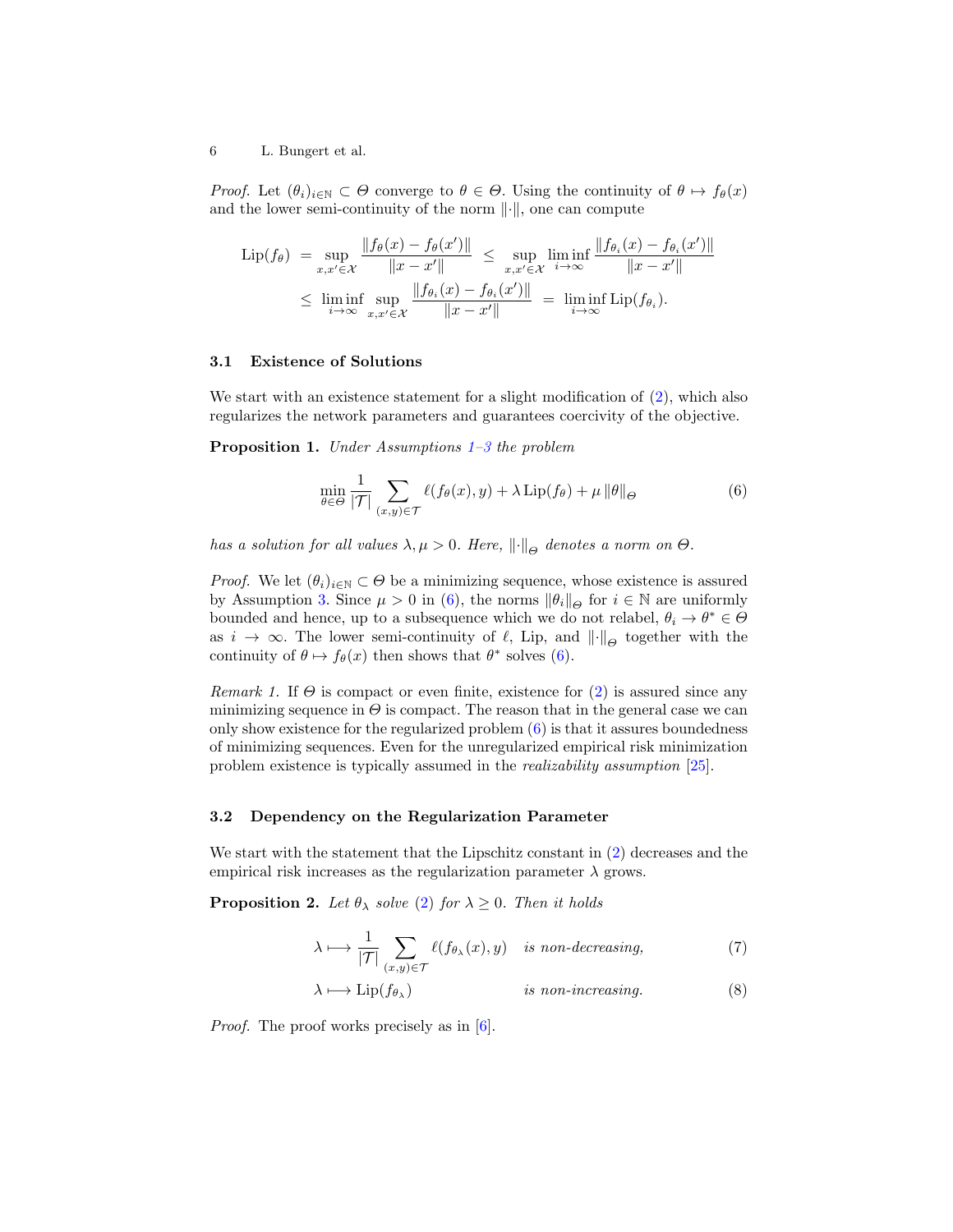Now we will study the limit cases  $\lambda \searrow 0$  and  $\lambda \to \infty$  in [\(2\)](#page-2-0). As in Section [3.1,](#page-5-1) because of lack of coercivity, we have to assume that the corresponding sequences of optimal network parameters converge.

Our first statement deals with the behavior as the regularization parameter  $\lambda$  tends to zero. We show that in this case the learned neural networks converge to one which fits the training data with the smallest Lipschitz constant.

**Proposition [3](#page-4-2).** Let Assumptions  $1-3$  and the realizability assumption [\[25\]](#page-11-21)

<span id="page-6-1"></span><span id="page-6-0"></span>
$$
\min_{\theta \in \Theta} \frac{1}{|\mathcal{T}|} \sum_{(x,y) \in \mathcal{T}} \ell(f_{\theta_{\lambda}}(x), y) = 0
$$
\n(9)

be satisfied. Let  $\theta_{\lambda}$  be a solution of [\(2\)](#page-2-0) for  $\lambda > 0$ . If  $\theta_{\lambda} \to \theta^{\dagger} \in \Theta$  as  $\lambda \searrow 0$ , then

$$
\theta^{\dagger} \in \arg\min \left\{ \mathrm{Lip}(f_{\theta}) : \theta \in \Theta, \, \frac{1}{|\mathcal{T}|} \sum_{(x,y) \in \mathcal{T}} \ell(f_{\theta_{\lambda}}(x), y) = 0 \right\}.
$$
 (10)

*Proof.* Using the lower semi-continuity of the loss  $\ell$  and the continuity of the map  $\theta \mapsto f_{\theta}(x)$  for all  $x \in \mathcal{X}$ , we infer

$$
\ell(f_{\theta^{\dagger}}(x), y) \leq \liminf_{\lambda \searrow 0} \ell(f_{\theta_{\lambda}}(x), y), \quad \forall (x, y) \in \mathcal{T}.
$$

Furthermore, using Lemma [1](#page-4-3) we get

$$
\mathrm{Lip}(f_{\theta^{\dagger}}) \leq \liminf_{\lambda \searrow 0} \mathrm{Lip}(f_{\theta_{\lambda}}).
$$

Using these two estimates together with the optimality of  $\theta_{\lambda}$  we infer

$$
\frac{1}{|\mathcal{T}|} \sum_{(x,y)\in\mathcal{T}} \ell(f_{\theta_{\lambda}}(x), y) + \lambda \operatorname{Lip}(f_{\theta^{\dagger}})
$$
\n
$$
\leq \liminf_{\lambda\searrow 0} \frac{1}{|\mathcal{T}|} \sum_{(x,y)\in\mathcal{T}} \ell(f_{\theta_{\lambda}}(x), y) + \lambda \operatorname{Lip}(f_{\theta_{\lambda}}) \leq \lambda \operatorname{Lip}(f_{\theta})
$$

for all  $\theta \in \Theta$  which satisfy [\(9\)](#page-6-0). Letting  $\lambda \searrow 0$  and using that  $\ell$  is non-negative shows that  $\theta^{\dagger}$  solves [\(10\)](#page-6-1).

Note that if the realizability assumption [\(9\)](#page-6-0) is not satisfied, e.g., for noisy data or small network architectures, the previous statement has to be refined, which is subject to future work. The next proposition deals with the case in which the parameter  $\lambda$  approaches infinity. In this case the learned neural networks approach a constant map, coinciding with a generalized barycenter of the data. We denote by  $\mathcal{T}_{\mathcal{Y}} = \{y : (x, y) \in \mathcal{T}\}\)$  the set of the data in the output space.

**Proposition 4.** Let Assumptions  $1-3$  $1-3$  be satisfied and assume that

<span id="page-6-2"></span>
$$
\mathcal{M} := \{ y \in \mathcal{Y} : \exists \theta \in \Theta, f_{\theta}(x) = y, \forall x \in \mathcal{X} \} \neq \emptyset. \tag{11}
$$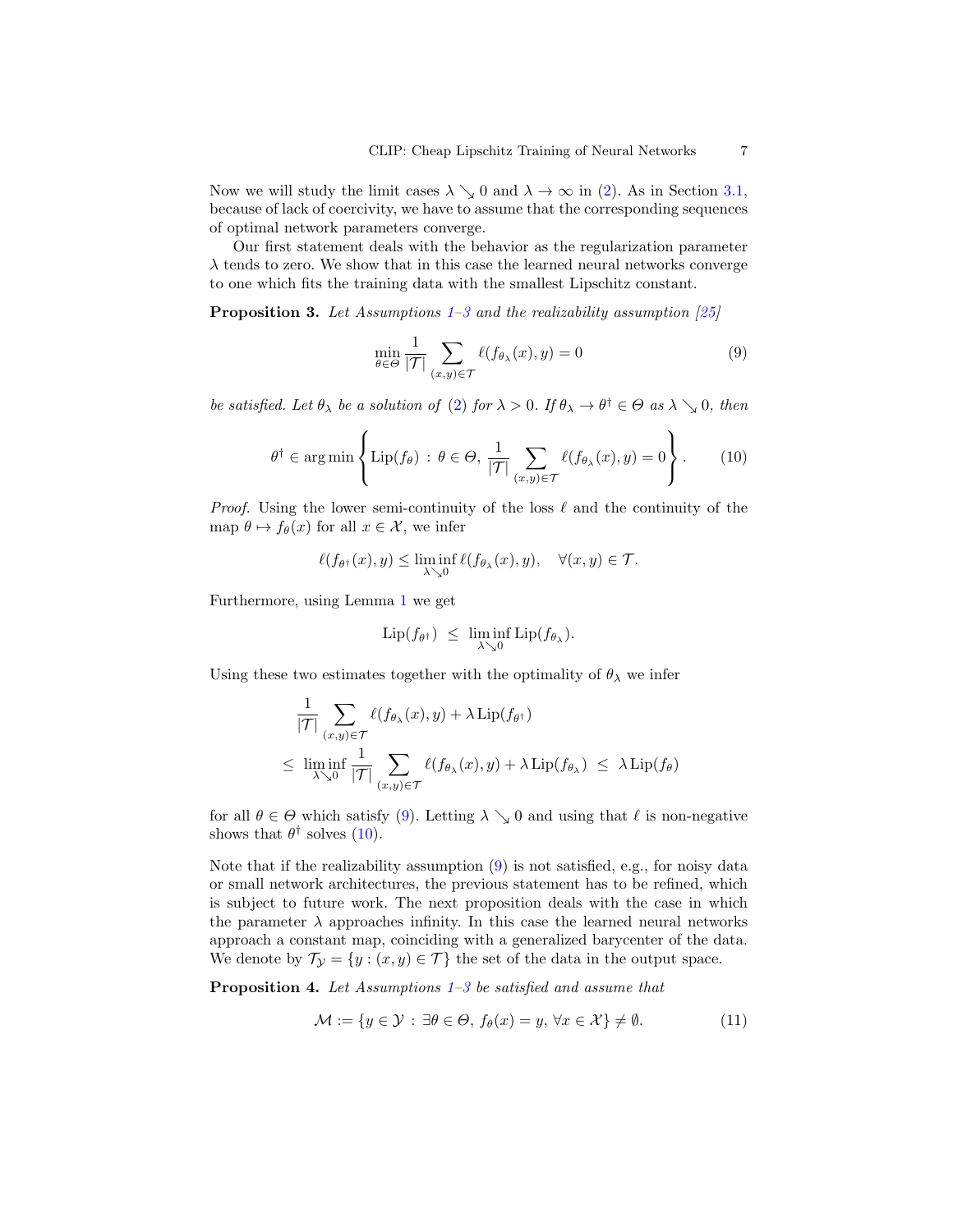Let  $\theta_{\lambda}$  denote a solution of [\(2\)](#page-2-0) for  $\lambda > 0$ . If  $\theta_{\lambda} \to \theta_{\infty} \in \Theta$  as  $\lambda \to \infty$ , then  $f_{\theta_{\infty}}(x) = \hat{y}$  for all  $x \in \mathcal{X}$  where

<span id="page-7-0"></span>
$$
\hat{y} \in \arg\min\left\{\frac{1}{|\mathcal{T}|}\sum_{y \in \mathcal{T}_{\mathcal{Y}}} \ell(y', y) : y' \in \mathcal{M}\right\}.
$$
 (12)

*Proof.* From the optimality of  $\theta_{\lambda}$  we deduce

$$
\sum_{(x,y)\in\mathcal{T}} \ell(f_{\theta_\lambda}(x), y) + \lambda \operatorname{Lip}(f_{\theta_\lambda}) \leq \sum_{y\in\mathcal{T}_{\mathcal{Y}}} \ell(y', y), \quad \forall y'\in\mathcal{M}.
$$

Hence, by letting  $\lambda \to \infty$  we obtain  $\lim_{\lambda \to \infty} Lip(f_{\theta_{\lambda}}) = 0$ . If we now assume that  $\theta_{\lambda} \to \theta_{\infty}$  as  $\lambda \to \infty$ , we can use the lower semi-continuity of the Lipschitz constant to obtain

$$
\mathrm{Lip}(f_{\theta_{\infty}}) \leq \liminf_{\lambda \to \infty} \mathrm{Lip}(f_{\theta_{\lambda}}) = 0.
$$

Hence,  $f_{\theta_{\infty}} \equiv \hat{y}$  for some element  $\hat{y} \in \mathcal{Y}$ . Using the lower semi-continuity of the loss function, we can conclude the proof with

$$
\sum_{y \in \mathcal{T}_{\mathcal{Y}}} \ell(\hat{y}, y) = \sum_{(x, y) \in \mathcal{T}} \ell(f_{\theta_{\infty}}(x), y) \le \liminf_{\lambda \to \infty} \sum_{(x, y) \in \mathcal{T}} \ell(f_{\theta_{\lambda}}(x), y)
$$
  

$$
\le \sum_{y \in \mathcal{T}_{\mathcal{Y}}} \ell(y', y), \quad \forall y' \in \mathcal{M}.
$$

*Remark 2.* For a Euclidean loss function, i.e.,  $\ell(y', y) = ||y' - y||^2$ , the quantity [\(12\)](#page-7-0) coincides with a projection of the barycenter of the training samples  $(y_k)_{k=1}^K$ onto the manifold of constant networks  $M$ , given by  $(11)$ . This can be seen as follows: Let  $b := \frac{1}{|\mathcal{T}|} \sum_{y \in \mathcal{T}_{\mathcal{Y}}} y$  be the barycenter of the training samples. Then

$$
\frac{1}{|\mathcal{T}|} \sum_{y \in \mathcal{T}_{\mathcal{Y}}} ||y' - y||^2 = ||y'||^2 - 2 \langle y', b \rangle + \frac{1}{|\mathcal{T}|} \sum_{y \in \mathcal{T}_{\mathcal{Y}}} ||y||^2
$$
  
=  $||y' - b||^2 - ||b||^2 + \frac{1}{|\mathcal{T}|} \sum_{y \in \mathcal{T}_{\mathcal{Y}}} ||y||^2, \qquad \forall y' \in \mathcal{Y}.$ 

Using this equality for general  $y' \in \mathcal{M}$  and for  $y' = \hat{y}$  given by [\(12\)](#page-7-0) we obtain

$$
0 \ \leq \ \frac{1}{|\mathcal{T}|} \sum_{y \in \mathcal{T}_{\mathcal{Y}}} ||y' - y||^2 - \frac{1}{|\mathcal{T}|} \sum_{y \in \mathcal{T}_{\mathcal{Y}}} ||\hat{y} - y||^2 \ = \ ||y' - b||^2 - ||\hat{y} - b||^2 \, .
$$

This in particular implies that  $\|\hat{y} - b\| \le \|y' - b\|$  for all  $y' \in \mathcal{M}$  as desired.

# 4 Experiments

After having studied theoretical properties of the proposed variational Lipschitz regularization method [\(2\)](#page-2-0), we will apply the CLIP algorithm to regression and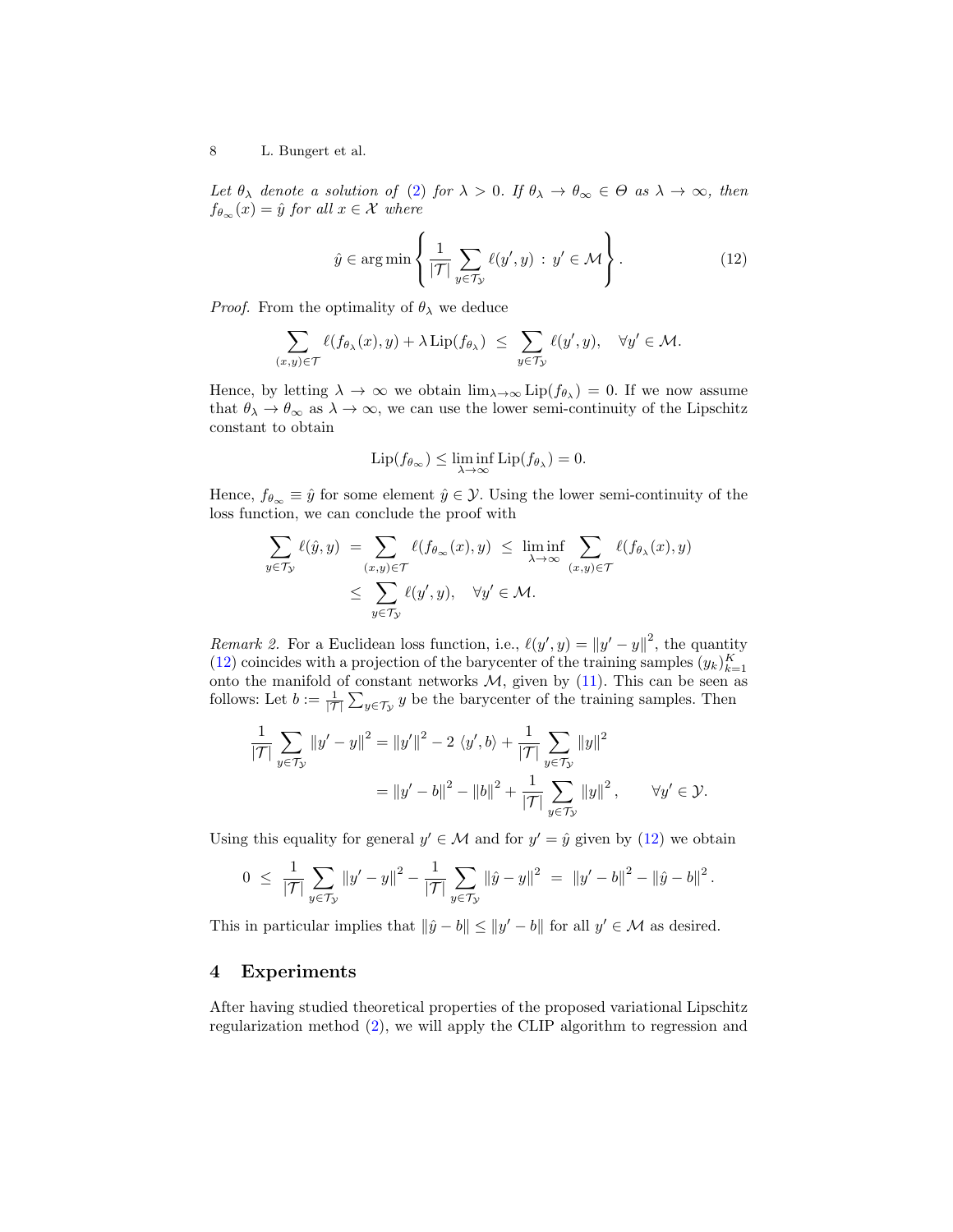classification tasks in this section. In a first experiment we train a neural network to approximate a nonlinear function given by noisy samples, where we illustrate that CLIP prevents strong oscillations, which appear in unregularized networks. In a second experiment we use CLIP for training two different classification networks on the MNIST and Fashion-MNIST databases. Here, we quantitatively show that CLIP yields superior robustness to noise and adversarial attacks compared to unregularized and weight-regularized neural networks. In all experiments we used Euclidean norms for the Lipschitz constant [\(3\)](#page-2-1).

Our implementation of CLIP is available on github.<sup>[3](#page-0-0)</sup>

## 4.1 Nonlinear Regression

In this experiment we train a neural network to approximate the nonlinear function  $f(x) = \frac{1}{2} \max(|x| - 3, 0)$  with three hidden layers consisting of 500, 200 and 100 neurons using the sigmoid activation function. We construct 100 noisy training pairs by sampling values of f on the set  $[-4, -3] \cup [-0.3, 0.3] \cup [3, 4]$ . The set of Lipschitz training samples is randomly chosen in every epoch and consists of tuples  $(x, x')$  where  $x \in [-4, 4]$  and  $x'$  is a noise perturbation of x. Figure [2](#page-9-0) shows the learned networks after applying the CLIP Algorithm [2](#page-3-2) with different values of the regularization parameter  $\lambda$ . Note that for this experiment we do not use a target accuracy but choose a fixed value of  $\lambda$ . For  $\lambda = 10$  the learned network is very smooth, which yields a poor approximation of the ground truth especially at the boundary of the domain. For decreasing values of  $\lambda$  the networks approach the ground truth solution steadily, showing no instabilities. In contrast, the unregularized network with  $\lambda = 0$  shows strong oscillations in regions of missing data, which implies a poor generalization capability. Both for  $\lambda = 10^{-10}$  and  $\lambda = 0$  the trained networks do not fit the noisy data. A reason for this is that some of the data points are negative and we use non-negative sigmoid activation in the last layer. Also, using stochastic gradient descent implicitly regularizes the problem and avoids convergence to spurious critical points of the loss.

Note that we warmstart the computation for  $\lambda = 10$  with the pretrained unregularized network. The computations for  $\lambda = 1$  and  $\lambda = 10^{-10}$  are warmstarted with the respective larger value of  $\lambda$ . The latter successive reduction of the regularization parameter is necessary in order to "select" the desired Lipschitz-minimal solution as  $\lambda \to 0$ , which resembles Bregman iterations [\[19\]](#page-11-22).

## <span id="page-8-0"></span>4.2 Classification on MNIST and Fashion-MNIST

We evaluate the robustness of neural networks trained with the proposed variational CLIP algorithm on the popular MNIST [\[14\]](#page-11-18) and Fashion-MNIST [\[28\]](#page-11-19) databases, which contain  $28 \times 28$  grayscale images of handwritten digits and fashion articles, respectively. They are split into 60, 000 samples for training and 10, 000 samples for evaluation. For MNIST we train a neural network with two hidden layers with sigmoid activation function containing 64 neurons each. For

<sup>3</sup> <https://github.com/TimRoith/CLIP>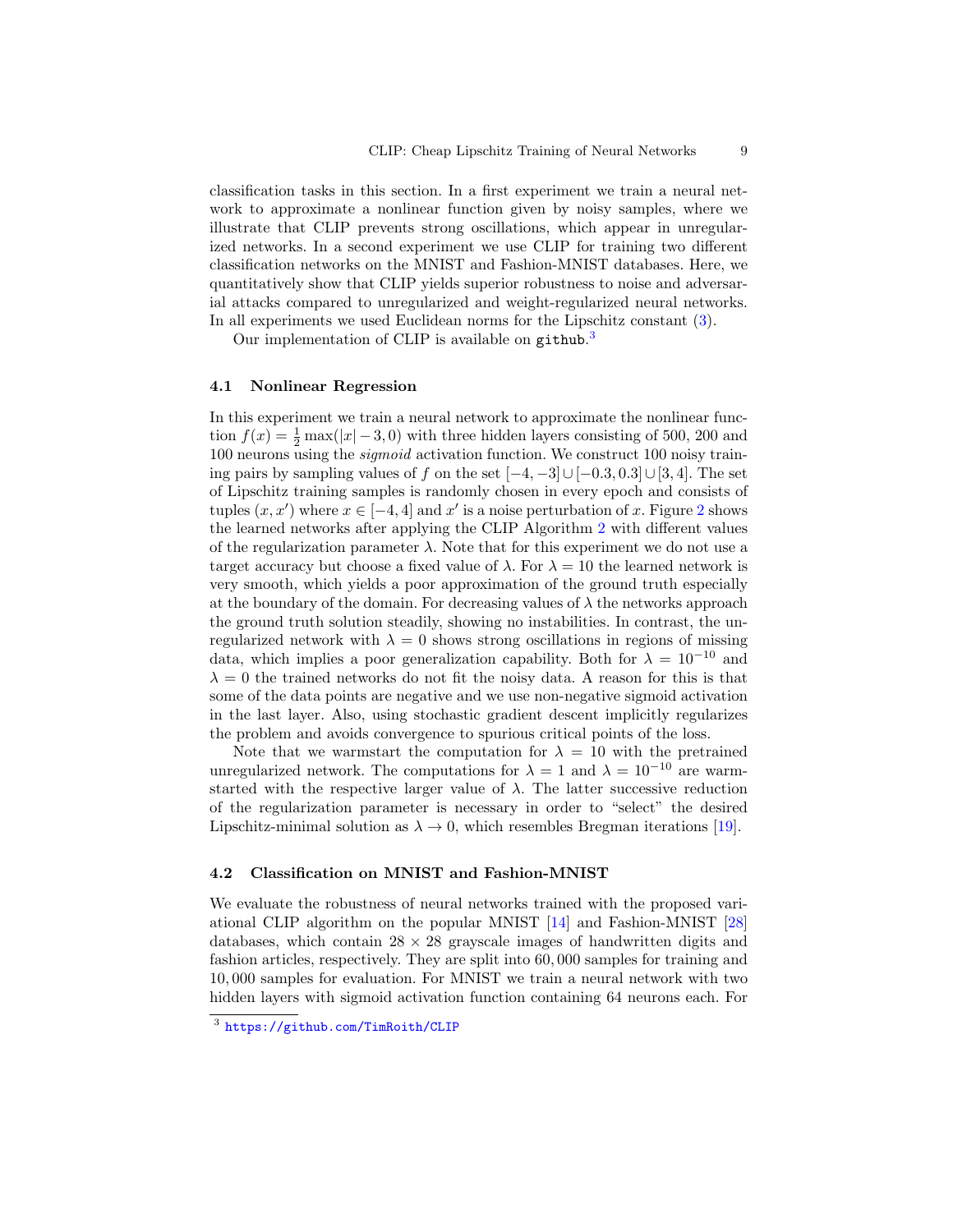<span id="page-9-0"></span>

Fig. 2: Lipschitz regularized networks for different values of  $\lambda$ . Red: ground truth. Blue: noisy ground truth samples. Green: trained neural network.

<span id="page-9-1"></span>

|               | Training Type             | Train | Test | <b>Noise</b> | PGD  | $\mu$ , $\lambda$ |
|---------------|---------------------------|-------|------|--------------|------|-------------------|
| NINIST        | Standard                  | 95.6  | 89.8 | 71.8         | 25.3 | 0                 |
|               | Weight Reg.95             | 93.1  | 89.0 | 71.4         | 25.4 | 0.0003            |
|               | Weight $\text{Reg.}_{90}$ | 89.8  | 89.7 | 71.9         | 24.8 | 0.0015            |
|               | Weight Reg. <sub>85</sub> | 84.8  | 87.2 | 72.3         | 24.9 | 0.0031            |
|               | $CLIP_{95}$               | 95.3  | 90.7 | 70.3         | 24.4 | 0.01              |
|               | $CLIP_{90}$               | 91.8  | 91.6 | 78.0         | 36.2 | 3.91              |
|               | CLIP <sub>85</sub>        | 87.6  | 87.2 | 74.5         | 37.7 | 9.82              |
| Fashion-MNIST | Standard                  | 98.5  | 92.0 | 25.7         | 1.9  | $\Omega$          |
|               | Weight Reg.95             | 94.8  | 91.2 | 26.9         | 3.5  | 0.0011            |
|               | Weight $\text{Reg.}_{90}$ | 89.8  | 89.6 | 28.1         | 6.0  | 0.0023            |
|               | Weight Reg. <sub>85</sub> | 85.3  | 85.4 | 34.2         | 10.2 | 0.0091            |
|               | $CLIP_{95}$               | 94.6  | 91.9 | 19.8         | 9.1  | 0.18              |
|               | $CLIP_{90}$               | 90.6  | 88.9 | 23.3         | 13.0 | 0.74              |
|               | CLIP <sub>85</sub>        | 85.9  | 83.1 | 31.9         | 14.9 | 4.18              |

Table 1: Accuracies [%] for different training setups, tested on train, test, noisy, and adversarial (Fashion-)MNIST data. The target accuracies are given by subscript. The regularization parameters  $\mu$  and  $\lambda$  after training are also shown.

Fashion-MNIST we use a simple convolutional neural network from [\[16\]](#page-11-4). We train non-regularized networks, CLIP regularized networks, and networks where we perform a  $L_2$  regularization of the weights. The latter corresponds to  $(6)$  with  $\lambda = 0$  and  $\mu > 0$ , where we update  $\mu$  with the same discrepancy principle as for CLIP. Note that the weight regularization implies a layerwise Lipschitz bound of the type [\(4\)](#page-2-3). The quantity  $\mathcal{A}(f_{\theta}; \mathcal{T})$  in Algorithm [2](#page-3-2) is chosen as the percentage of correctly classified training samples. We set the target accuracies for  $L_2$  regularized and CLIP regularized networks to 85%, 90%, and 95%. The Lipschitz training set consists of 6,000 images removed from the training set and their noisy versions. We compare the robustness of all trained networks to adversarial perturbations  $x + \delta$  of a sample  $x \in \mathcal{X}$  in the  $L_2$  norm, such that  $\|\delta\| \leq \varepsilon$  with  $\varepsilon = 2$ , calculated with the Projected Gradient Descent (PGD) attack [\[16\]](#page-11-4) as

$$
x_{\text{adv}}^{t+1} = \Pi \left( x_{\text{adv}}^t + \alpha \operatorname{sign}(\nabla_x \ell(f_\theta(x_{\text{adv}}^t), y)) \right),\tag{13}
$$

where  $\alpha > 0$  is the step size and  $x_{\text{adv}}^t$  describes the adversarial example at iteration t. Here,  $\Pi : \mathcal{X} \to \mathcal{X}$  is a projection operator onto the  $L_2$ -ball with radius  $\varepsilon$ , and sign is the componentwise signum operator. We set the step size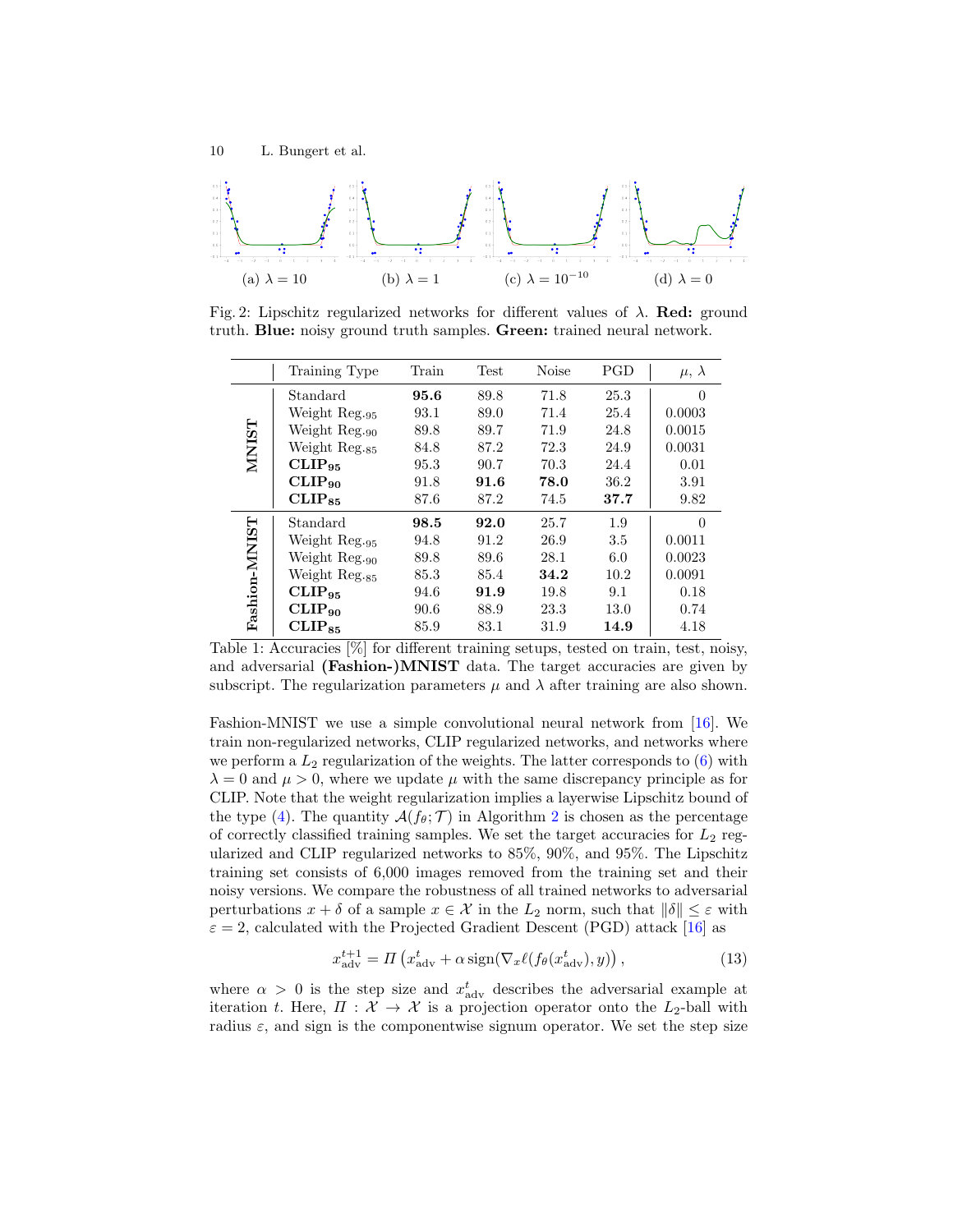$\alpha = 0.25$  and the total number of iterations to 100. Furthermore, we use Gaussian noise with zero mean and unit variance for an additional robustness evaluation. We track the performance against the PGD attack of each model during training and use the model checkpoint with the highest robustness for testing.

Table [1](#page-9-1) shows the networks' performance for the MNIST and Fashion-MNIST databases. The CLIP algorithm increases robustness with respect to Gaussian noise and PGD attacks depending on the target accuracy. One observes an inversely proportional relationship between the target accuracy and the magnitude of the regularization parameter  $\lambda$  as expected from Proposition [2.](#page-5-2) The results for MNIST indicate a higher robustness of the CLIP regularized neural networks with respect to noise perturbations and adversarial attacks in comparison to unregularized or weight-regularized neural networks with similar accuracy on unperturbed test sets. Similar observations can be made for the Fashion-MNIST database. While our method is also more robust under adversarial attacks, it is slightly more prone to noise than the weight-regularized neural networks.

# 5 Conclusion and Outlook

We have proposed a variational regularization method to limit the Lipschitz constant of a neural network during training and derived CLIP, a stochastic gradient descent-ascent training method. Furthermore, we have studied the dependency of the trained neural networks on the regularization parameter and investigated the limiting behavior as the parameter tends to zero and infinity. Here, we have proved convergence to Lipschitz-minimal data fits or constant networks, respectively. We have evaluated the CLIP algorithm on regression and classification tasks and showed that our method effectively increases the stability of the learned neural networks compared to weight regularization methods and unregularized neural networks. In future work we will analyze convergence and theoretical guarantees of CLIP using techniques from stochastic analysis.

# References

- <span id="page-10-0"></span>1. Anil, C., Lucas, J., Grosse, R.B.: Sorting Out Lipschitz Function Approximation. In: ICML. PMLR, vol. 97, pp. 291–301 (2019)
- <span id="page-10-4"></span>2. Anzengruber, S.W., Ramlau, R.: Morozov's discrepancy principle for Tikhonovtype functionals with nonlinear operators. Inverse Problems 26(2), 025001 (2009)
- <span id="page-10-1"></span>3. Aziznejad, S., Gupta, H., Campos, J., Unser, M.: Deep neural networks with trainable activations and controlled Lipschitz constant. IEEE Transactions on Signal Processing 68, 4688–4699 (2020)
- <span id="page-10-2"></span>4. Bungert, L., Burger, M.: Solution paths of variational regularization methods for inverse problems. Inverse Problems 35(10), 105012 (2019)
- <span id="page-10-5"></span>5. Bungert, L., Burger, M., Korolev, Y., Schönlieb, C.B.: Variational regularisation for inverse problems with imperfect forward operators and general noise models. Inverse Problems 36(12), 125014 (2020)
- <span id="page-10-3"></span>6. Burger, M., Osher, S.: A guide to the TV zoo. In: Level set and PDE based reconstruction methods in imaging, pp. 1–70. Springer (2013)